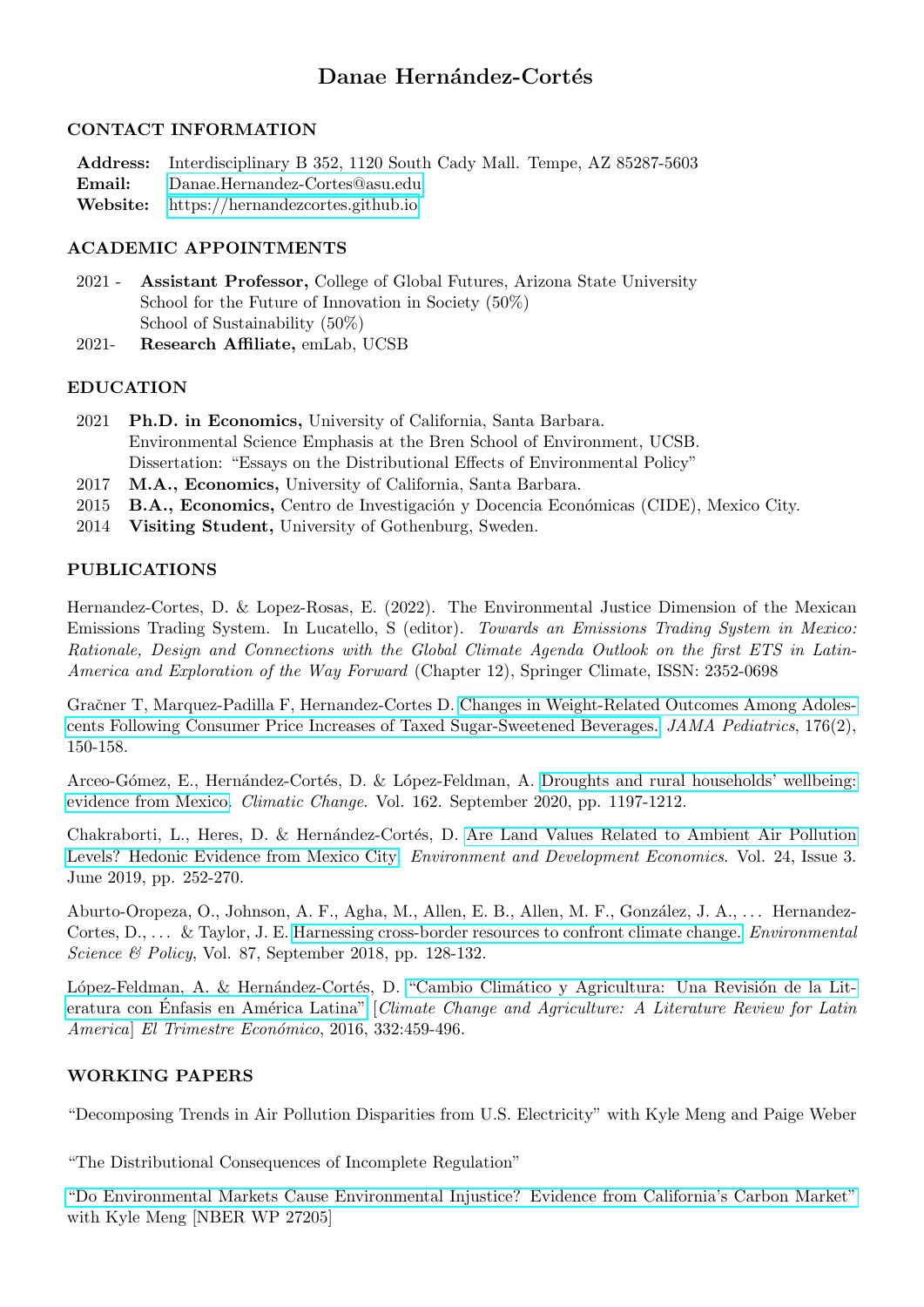## WORK IN PROGRESS

"Vehicles, Travel Demand, and Income: Responses to Subways and Bus Rapid Transit in Mexico City" with Christopher Severen and Paulina Oliva

"Migration as Adaptation? U.S. Relocations in Response to Hurricanes" with Margaret Walls

# BOOK CHAPTERS AND POLICY REPORTS

["Enhancing equity while eliminating emissions in California's supply of transportation fuels"](https://zenodo.org/record/4707966#.YIGrxOhKiUm) with emLab Carbon Neutrality project team.

["Carbon Neutrality and California's Transportation Fossil Fuel Supply"](https://emlab.ucsb.edu/projects/identifying-equitable-pathways-reach-carbon-neutrality-californias-transportation-sector) with emLab Carbon Neutrality project team.

["Mexican Rural Households' Vulnerability and Adaptation to Climate Change"](http://escholarship.org/uc/item/11p2k4v0) with Alejandro López-Feldman, Antonio Yúnez-Naude, J. Edward Taylor and Alan Hernández. White Paper for the Environmental Working Group of the UC-Mexico Initiative. August 11, 2017.

["The link between clean air policy and climate change policy in Mexico: Building an agenda for evaluation](https://escholarship.org/uc/item/4jb9f9tc) [and research"](https://escholarship.org/uc/item/4jb9f9tc) with Paulina Oliva, Marco Heredia, Victor H. Paramo, Teresita Romero, Jose A. Ortinez, Giovanna Montagner, and Karla J. Lopez. White Paper for the Environmental Working Group of the UC-Mexico Initiative. October 23, 2017.

["MRV Blueprint for Road Freight Transport NAMA in Mexico"](https://www.changing-transport.org/publication/mrv-blueprint-truck-scrapping/) with Georg Schmid and Miriam Frisch. MRV Blueprint, German Ministry for the Environment, Nature Conservation and Nuclear Safety. 2015.

# PRESENTATIONS AND INVITED TALKS

2022: SBCA, AERE MEAs, CAF-Banco de Desarrollo de Am´erica Latina, University of Chicago (EPIC), Occasional Workshop in Environmental and Resource Economics (discussant), Institute for Policy Integrity's Advancing Energy Justice: Tools for Justice40 and Equitable Deep Decarbonization (panelist), NBER EEPE, AERE 2022.

2021: 2021 ASSA Virtual Meeting (discussant), University of Illinois Urbana Champaing (pERE Seminar), UCSB Grad Slam Competition, Microsoft Research Seminar, ASU College of Global Futures, UCSB Pacific Views Public Lecture, ZEW, University of Oregon, OSWEET, AERE 2021, EMEE Summer Workshop, Banco de Mexico, Irving Institute New Energy Series, LACEA 2021, ASU Enlightening Lunch, UCSD, North Carolina State, Rutgers.

2020: UC Berkeley Climate Economics Workshop, UCSB Labor Lunch, IETA Webinar, Bren Environmental Justice Symposium, AERE Virtual Conference, NBER Summer Institute (egg-timer), Montana State University, 2020 Virtual UEA, Claremont McKenna College, SOCAE, CIDE, RIDGE Environmental Economics Workshop.

2019: TWEEDS, EAERE Summer School, UCLA-Institute of the Environment & Sustainability, Occasional Workshop in Environmental and Resource Economics (egg-timer).

2018: Resources for the Future's research seminar, UCSB Environmental Lunch Series.

2016: Third Annual Congress of Economics and Public Policy at IBERO.